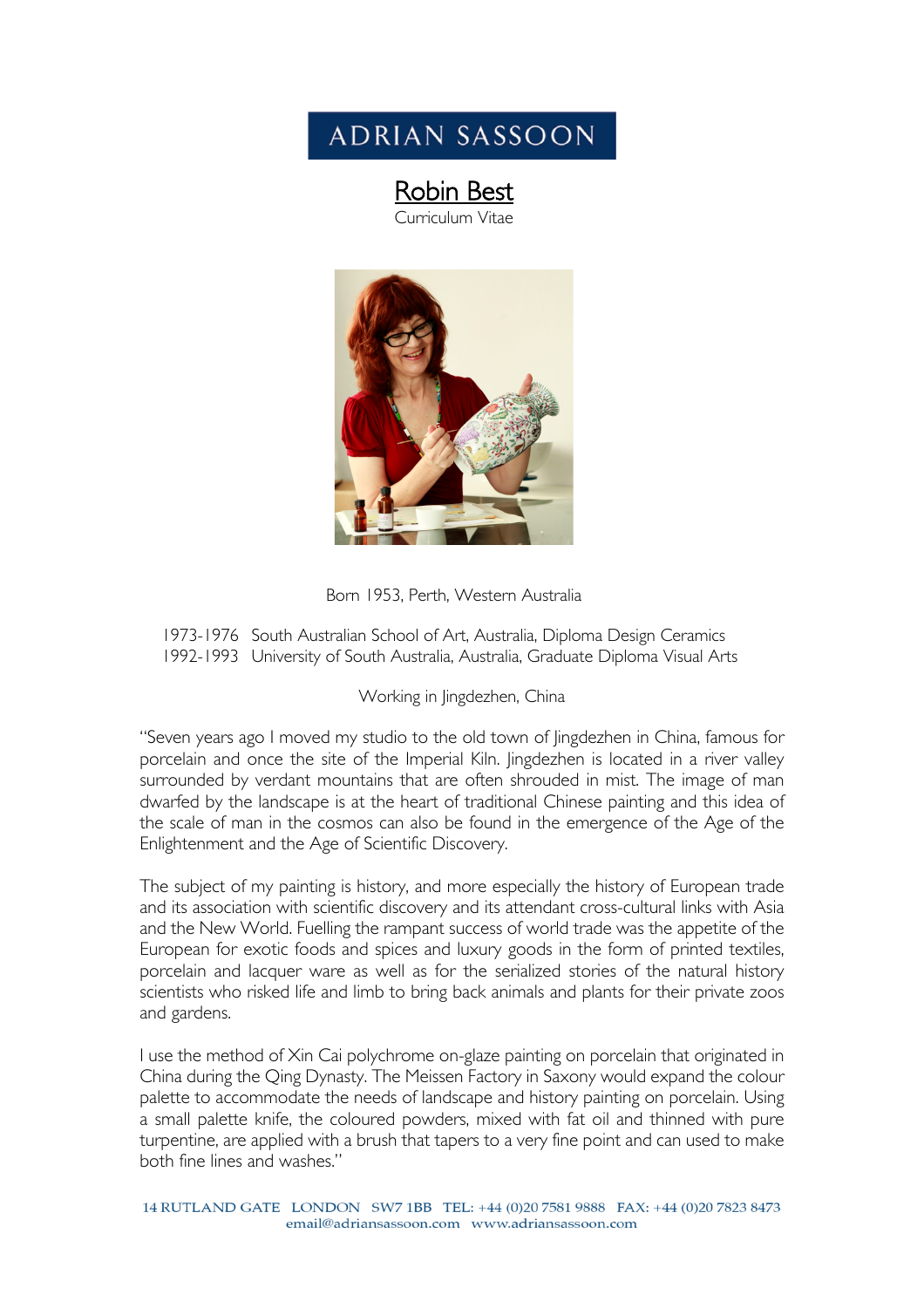### Solo Exhibitions

| 2008 | Finding Malila, Gadfly Gallery, Perth, Australia                |
|------|-----------------------------------------------------------------|
| 2004 | New Work with Old Cultures, Madame Mao's Dowry, Shanghai, China |
| 2002 | Robin Best: Marine Forms, Madame Mao's Dowry, Shanghai, China   |

# Selected Group Exhibitions

| 2022 | Adrian Sassoon, Masterpiece London, The Royal Hospital Chelsea, London                    |
|------|-------------------------------------------------------------------------------------------|
| 2021 | Ceramics from the Collection, AiR, Seto, Japan                                            |
|      | Adrian Sassoon at Parham, a House of History, Parham House, West Sussex                   |
| 2020 | Adrian Sassoon at The London House of Modernity, London                                   |
|      | Adrian Sassoon, TEFAF Maastricht, The Netherlands                                         |
| 2019 | Composing Form, Helen Day Art Center, Stowe, VT, USA                                      |
|      | A Tea Journey: From the Mountains to the Table, Compton Verney, Warwickshire              |
|      | Adrian Sassoon, Masterpiece London, The Royal Hospital Chelsea, London                    |
|      | Adrian Sassoon, TEFAF Maastricht, The Netherlands                                         |
| 2018 | Adrian Sassoon, Masterpiece London, The Royal Hospital Chelsea, London                    |
|      | Revive, Remix, Respond, The Frick Pittsburgh, Pittsburgh, PA, USA                         |
|      | Adrian Sassoon, TEFAF Maastricht, The Netherlands                                         |
| 2017 | Adrian Sassoon, Masterpiece London, The Royal Hospital Chelsea, London                    |
|      | Adrian Sassoon, TEFAF Maastricht, The Netherlands                                         |
| 2016 | Adrian Sassoon, Salon of Art & Design, New York, USA                                      |
|      | Adrian Sassoon, Masterpiece London, The Royal Hospital Chelsea, London                    |
|      | Adrian Sassoon, TEFAF, Maastricht, The Netherlands                                        |
| 2015 | Adrian Sassoon, Masterpiece London, The Royal Hospital Chelsea, London                    |
|      | Adrian Sassoon, COLLECT, Saatchi Gallery, London                                          |
|      | Adrian Sassoon, TEFAF, Maastricht, The Netherlands                                        |
| 2014 | Adrian Sassoon, Masterpiece London, The Royal Hospital Chelsea, London                    |
|      | Adrian Sassoon, Art Antiques London, Kensington Gardens, London                           |
|      | Made in China: The New Export Ware, Ferrin Contemporary at Independent                    |
|      | Art Projects, North Adams, MA, USA                                                        |
|      | Ceramic Top 40, Red Star Studios at Belger Crane Studios, Kansas City, MO,                |
|      | <b>USA</b>                                                                                |
|      | Adrian Sassoon, COLLECT, Saatchi Gallery, London                                          |
|      | Adrian Sassoon, TEFAF, Maastricht, The Netherlands                                        |
| 2013 | Adrian Sassoon, Masterpiece London, The Royal Hospital Chelsea, London                    |
|      | Designing Craft / Crafting Design: 40 Years of JamFactory, JamFactory, Adelaide,          |
|      | South Australia                                                                           |
|      | Adrian Sassoon, Art Antiques London, Kensington Gardens, London                           |
|      | Adrian Sassoon, COLLECT, Saatchi Gallery, London                                          |
|      | Adrian Sassoon, TEFAF, Maastricht, The Netherlands                                        |
|      | New Blue-and-White, Museum of Fine Arts, Boston, USA                                      |
| 2012 | Adrian Sassoon, Masterpiece London, The Royal Hospital Chelsea, London                    |
|      | Roads Cross, Contemporary Directions in Australian Art, Flinders University City Gallery, |
|      | State Library of South Australia, Adelaide, Australia                                     |
|      | Adrian Sassoon, Art Antiques London, Kensington Gardens, London                           |
|      | Clare Beck at Adrian Sassoon, COLLECT, Saatchi Gallery, London                            |
|      | Roads Cross, Contemporary Directions in Australian Art, Adelaide, South Australia         |
|      | Adrian Sassoon, TEFAF, Maastricht, The Netherlands                                        |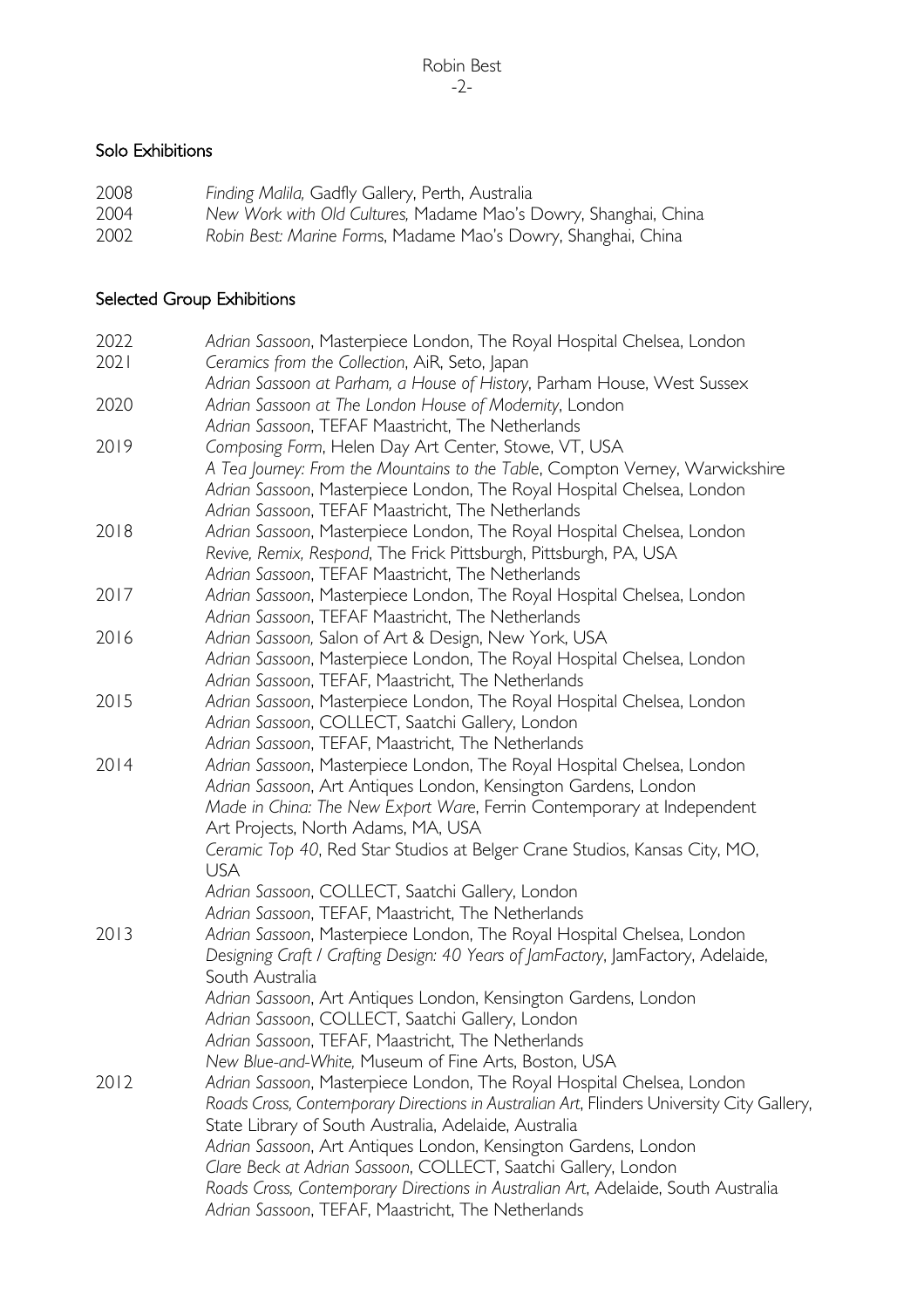# Selected Group Exhibitions (continued)

| 2011 | Adrian Sassoon, Masterpiece London, The Royal Hospital Chelsea, London                |
|------|---------------------------------------------------------------------------------------|
|      | Adrian Sassoon, Art Antiques London, Kensington Gardens, London                       |
|      | Clare Beck at Adrian Sassoon, COLLECT, Saatchi Gallery, London                        |
|      | Adrian Sassoon, TEFAF, Maastricht, The Netherlands                                    |
| 2010 | Adrian Sassoon, Pavilion of Art & Design London, London                               |
|      | Adrian Sassoon, Masterpiece London, Former Chelsea Barracks, London                   |
|      | Adrian Sassoon, TEFAF, Maastricht, The Netherlands                                    |
|      | Immanence, Samstag Gallery, Adelaide, South Australia                                 |
| 2009 | Adrian Sassoon, Pavilion of Art & Design London, London                               |
|      | Only Porcelain, Gadfly Gallery, Perth, Australia                                      |
|      | Adrian Sassoon, International Ceramics Fair & Seminar, London                         |
|      | Adrian Sassoon, TEFAF, Maastricht, The Netherlands                                    |
|      | Blue and White, Galerie Handwerk, Munich, Germany                                     |
| 2008 | Porcelain, Jam Factory, Adelaide, South Australia                                     |
| 2007 | Skins of Asia, World Ceramic Biennale, Icheon, Korea                                  |
| 2006 | Writing the Painting, Adelaide Festival of Arts, University of South Australia,       |
|      | Adelaide, South Australia                                                             |
|      | The Secret History of Blue and White, Asia link touring exhibition to Vietnam, China, |
|      | Singapore and Bangkok                                                                 |
|      | Australian Impressionism, Galerie Rosenhauer, Göttingen, Germany                      |
| 2005 | Australian Contemporary, COLLECT, Victoria and Albert Museum, London                  |
|      | Ceramics from Seto Collection, Seto, Japan                                            |
|      | Snuff, Madame Mao's Dowry, Shanghai, China                                            |
| 2004 | 2004 - Australian Culture Now, The Ian Potter Centre, Melbourne, Australia            |
| 2003 | Ancient Futures, Kyoto, Japan                                                         |
|      | Light Black, JamFactory, Adelaide, South Australia & touring to The National          |
|      | Museum of Modern Art, Tokyo; Japan; Museum of Contemporary Art, Kyoto,                |
|      | Japan; National Museum for the Arts, Taiwan                                           |
| 2002 | Wild Nature, JamFactory, Adelaide, South Australia                                    |
|      | Ritual of Tea, JamFactory, Adelaide, South Australia                                  |
| 1990 | Girl Traversing the Yarra -Neon Animation, Melbourne Sculpture Triennial,             |
|      | Melbourne, Victoria, Australia                                                        |

#### Awards

| 2011 | New Work Grant, Visual Arts Board of the Australia Council              |
|------|-------------------------------------------------------------------------|
| 2010 | Arts Projects Assistance Scheme, ArtsSA                                 |
| 2006 | Arts Projects Assistance Scheme, ArtsSA                                 |
| 2005 | AsiaLink Residency, Beijing, China                                      |
|      | Australia China Council Residency Beijing and Shanghai, China           |
| 2004 | Artist in Residence, Seto, Japan                                        |
| 2003 | VACB/Australia Council grant for new work                               |
|      | Arts Projects Assistance Scheme ArtSA                                   |
| 2002 | Arts Projects Assistance Scheme ArtSA                                   |
| 2001 | South Australian Ceramic Award                                          |
| 1999 | South Australian Design Awards, Merit award                             |
|      | Australia Council Development Grant to research CAD–CAM applications as |
|      | applied to industrial ceramics in Europe and UK                         |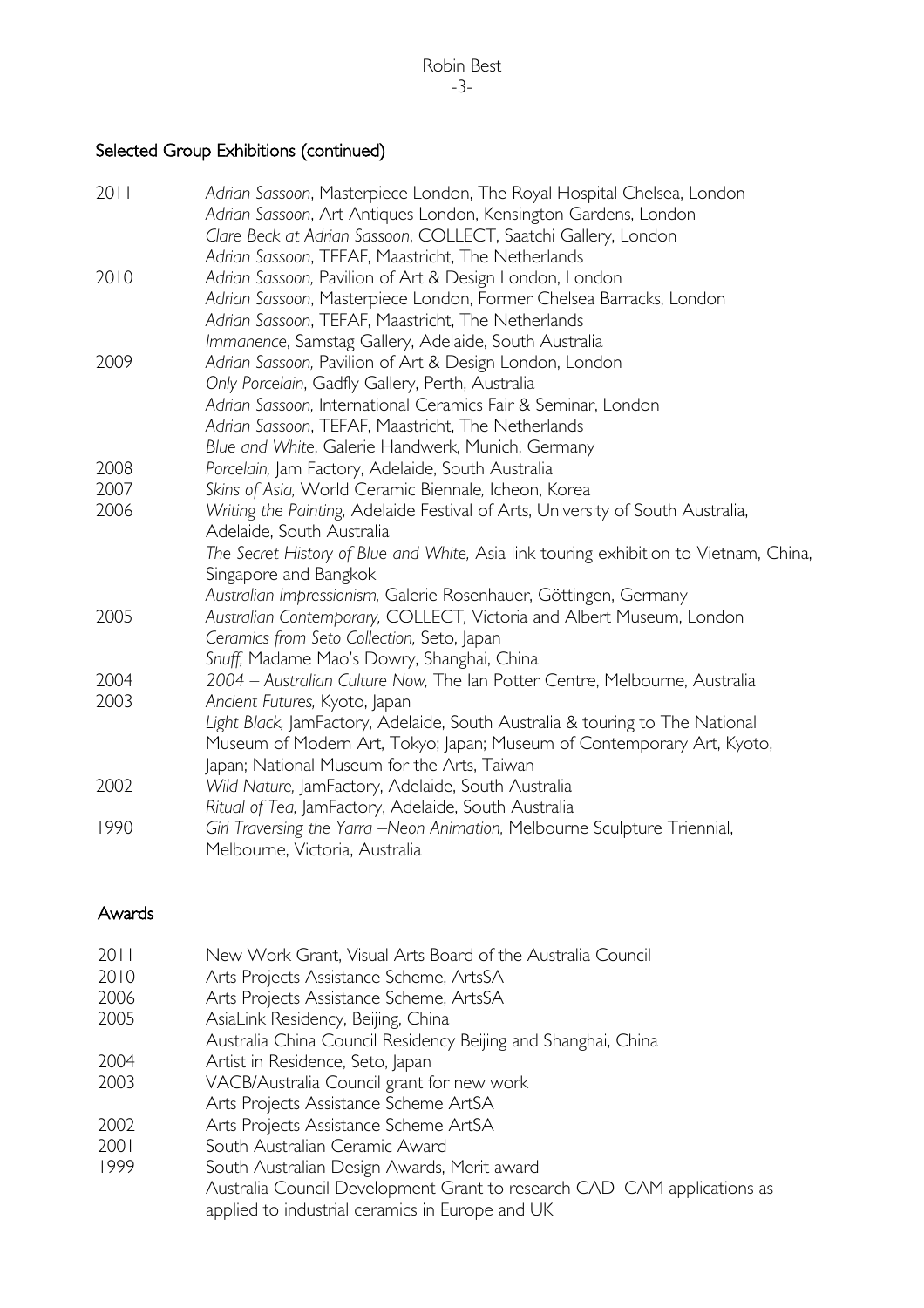#### Awards (continued)

1995 Arts Projects Assistance Scheme, ArtSA 1988 Personal Development Grant, Crafts Board of the Australia Council 1982 Workshop Development Grant, Crafts Board of Australia Council

#### Public Collections

National Museum of Scotland, Edinburgh Norwich Castle Museum & Art Gallery, Norwich Musée des arts décoratifs de la faïnce et de la Mode, Marseille, France Artbank, Australia Art Gallery of South Australia, Adelaide, Australia Art Gallery of Western Australia, Perth, Australia Campbelltown City Art Gallery, Campbelltown, New South Wales, Australia Flinders Art Museum, Flinders University, South Australia Shepparton Regional Gallery, Shepparton, Victoria, Australia Tasmania Museum and Art Gallery, Hobart, Tasmania, Australia University of South Australia, Adelaide, Australia Victorian State Craft Collection, Melbourne, Australia Icheon World Ceramic Centre, Gyeonggi-do, South Korea Seto Marutto Museum, Seto, Aichi-ken, Japan Minneapolis Institute of Art, Minnesota, USA Peabody Essex Museum, Salem, Massachusetts, USA

#### Bibliography: Books

| 2017 | Australian Art Exhibitions: A New Story, Catherine Speck et al., Thames and |
|------|-----------------------------------------------------------------------------|
|      | Hudson, 2017                                                                |
| 2015 | Horizon, Transferware and Contemporary Ceramics, Paul Scott, Arnoldsche,    |
|      | Stuttgart, Germany, ISBN 978-3897904255                                     |
| 2011 | The Pot Book, Edmund de Waal, Phaidon, ISBN 9780714847993                   |
| 2008 | Slipcasting by Sasha Wardell published by A&C Black                         |
| 2006 | The Ceramics Book: An A-Z Guide to 300 Ceramic Artists, Emmanuel Cooper     |
| 2000 | 10,000 Years of Pottery, Emmanuel Cooper, The British Museum                |

#### Bibliography: Selected Articles & Essays

| 2015 | Masters of Ming: Modern Takes on an Ancient Craft, Wall Street Journal, Jan 8,  |
|------|---------------------------------------------------------------------------------|
|      | 2015, Emma Crichton-Miller                                                      |
| 2014 | Robin Best: The Pepper Pot, Articulate, Winter 2014, Robert Reason              |
|      | Robin Best on Living and Working in Jingdezhen China, The Journal of Australian |
|      | Ceramics, Vol. 53 No. 1, Vicki Grimma                                           |
| 2008 | A Secret History, Inga Walton, Ceramic Review, July/August                      |
|      | Robin Best, Artlink, Vol. 28 No. 2, Stephen Bowers                              |
|      | White Gold, Adelaide Advertiser, Margot Osborne                                 |
|      | SA Ceramic Award, Ceramics Art and Perception, Stephen Bower                    |